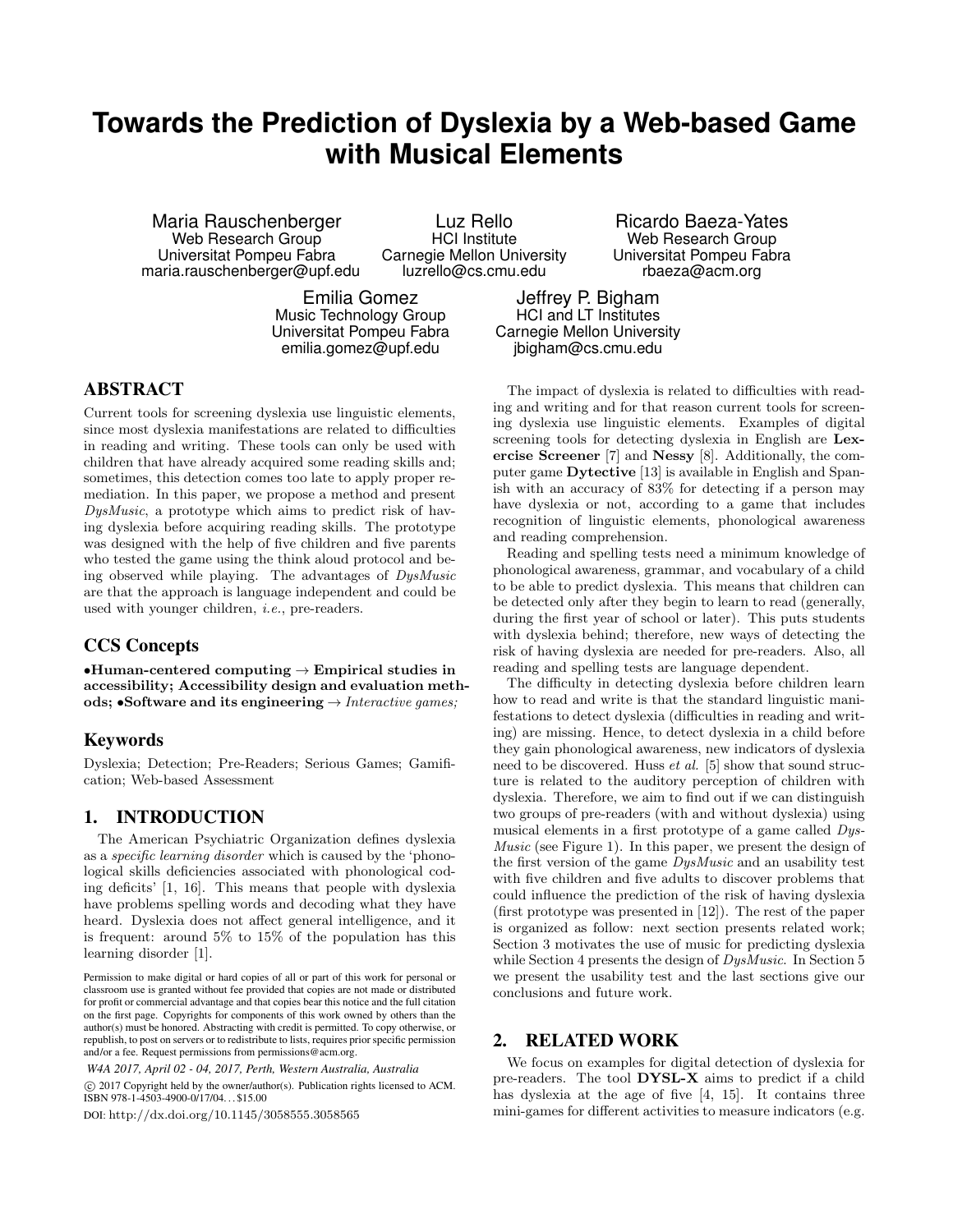

Figure 1: Example of the game DysMusic for the first two clicks on two sound cards (left) and then a pair of equal sounds is found (right).

'letter knowledge, FM detection, end-phoneme recognition' [4]) for dyslexia and takes about one hour to complete. The mini-games are designed with a high focus on the game play to motivate the player.

The **AGTB 5–12** is a computer-based memory test for children of five to twelve years-old [14]. The application provides four tasks for the phonological working memory processing, six tasks for the central working memory and two tasks for the visual-spatial working memory. Every task takes seven minutes for testing.

The Bielefelder Screening (BISC) is for children at the last year of kindergarten [14]. It contains nine tasks for phonological perception, phonological working memory processing, long-term memory, and visual attention. It clusters the participants in risk groups for dyslexia and takes around 20 to 25 minutes.

In summary, the games described are designed with a high focus on the game design and the suitable interaction for pre-readers. These tools are mainly focused on having letter knowledge and phonological awareness being AGTB 5–12 and BISC the only ones screening pre-readers. All these tools require a minimum linguistic knowledge.

## 3. WHY MUSICAL ELEMENTS?

People with dyslexia have auditory and visual perception difficulties that seem to be caused by difficulties with the short-term memory [10]. Johnson's work found that 26 out of 60 children with dyslexia had speech and language difficulties and that 75 out of 120 children with dyslexia had problems in the auditory learning [6]. This is applied especially to the phonemic discrimination and therefore the perception of new words are problematic [6], as used in the game Dytective [13].

The visual perception has been explored with various games as described in the previous section. To explore the auditory perception without directly referring to letter knowledge or phonological awareness, music can be used as the communication channel.

By musical elements we mean different acoustic parameters of sound (i.e., frequency,duration, orintensity) which relate with perceptual parameters (such aspitch,loudness, ortimbre). Some musical elements for readers at the age of 10 have been explored, and some differences have been found for rise time, duration, intensity (related to loudness) and frequency (related to pitch) between children with and without dyslexia [5]. The musical elements would be especially helpful for children that have no knowledge of written language.

The case of pre-readers is especially challenging, because dyslexia is known for causing reading and writing problems. As we mentioned, the auditory perception might be correlated to the causes of dyslexia if the cause is phonological [16]. To make our detection game language independent, we will use music (*phonological grammar* [11]), which is similar in prosodic structure in language.

In the literature review we already found indicators in the hearing perception to distinguish between readers with and without dyslexia [5, 10]. However, the auditory perception without using linguistic features for pre-readers has been not studied and used for the prediction of dyslexia in a game.

#### 4. CONTENT DESIGN

The game aims to detect differences in the perception of auditory elements for children with and without dyslexia caused by problems with the short-term memory. As is wellknown, a game is more fun than doing a test. We can think that DysMusic is an adaptation of the already existing visual game Memory.<sup>1</sup>

Instead of finding the same picture under various analog cards, the child will try to find the same musical element behind various digital cards. The game has four tasks and they have to be played without interruptions. Each task includes two subtasks. One subtask has four cards with two sound files (see Figure 1) and the other one has six cards with three sound files. The number of cards is reduced to four and six cards for two reasons: (i) if there is a difference in the perception, only two different musical elements will already show the difference; and (ii) increasing the number of cards is a challenge in itself, especially for younger children.

To avoid external factors that could cause differences in the perception  $(e.g.,\,$  due to color blindness), no visual cues (color, shape) where used to distinguish the cards. To avoid random matches, no match is possible within the first click of every subtask. Sound cards for every subtask are in random order and the tasks are counter-balanced with Latin Squares  $\lceil 3 \rceil$ 

All musical samples are generated by means of a simple sinusoidal waveform (tone) using the Audacity free software.<sup>2</sup> Four musical parameters are modified, obtaining a set of waveforms as the one shown in Figure 2 for Rhythm. The exact details of each one are given in Table 1.<sup>3</sup>

#### 5. USABILITY TEST

First, internal feedback from HCI researchers improved the application and only minor changes on the game play needed to be done. After that the usability test was conducted by children and parents who are not the authors of this paper and are not familiarized with the research.

<sup>1</sup>An example of a visual memory game can be found on https://goo.gl/vhWmYs.

<sup>&</sup>lt;sup>2</sup>Audacity is available at http://audacity.es/.  $3$ The generated musical elements are available at http://bit. ly/2jeejmC.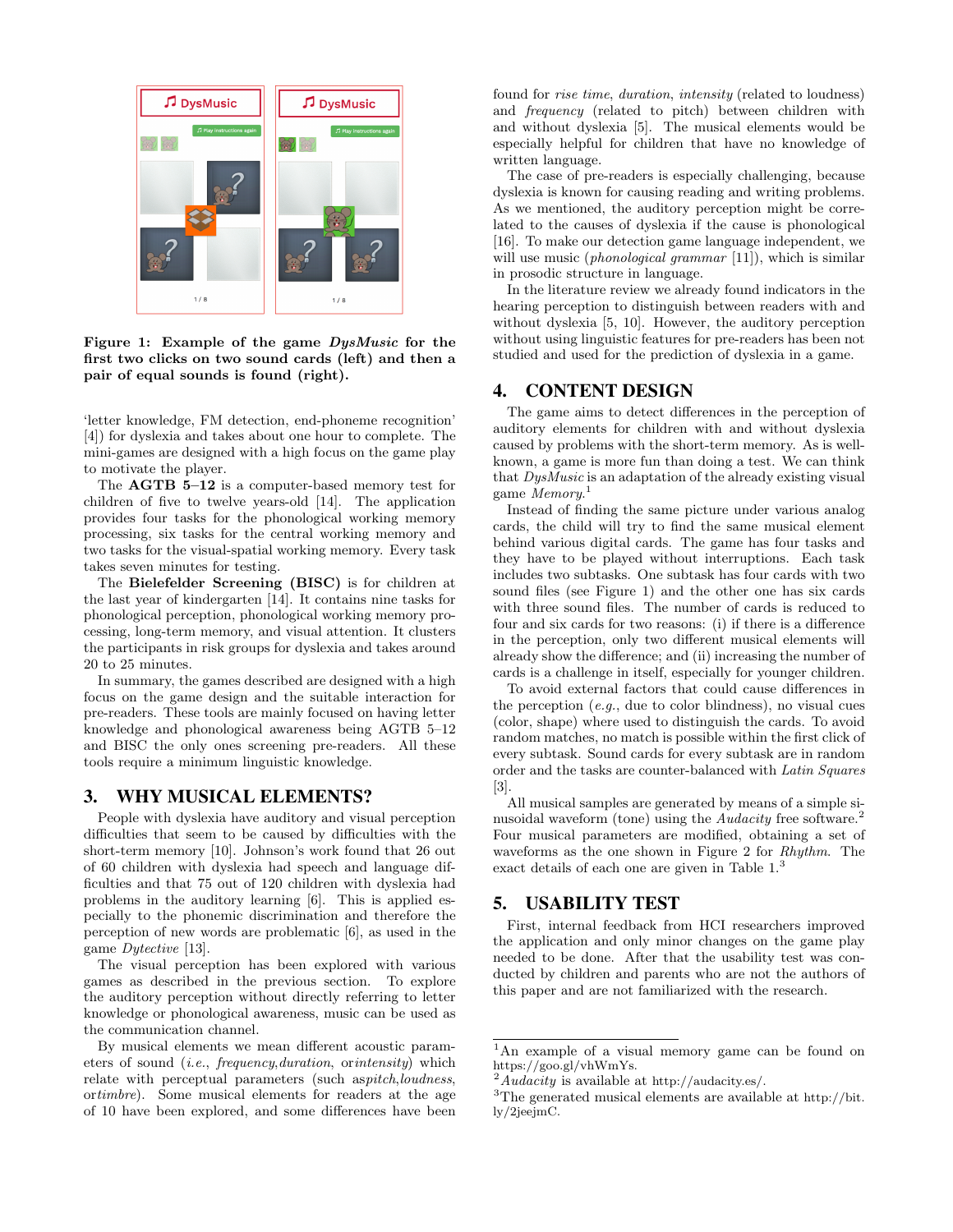

Figure 2: The waveform of the musical element Rhythm.

| <b>Musical element</b>  | <b>Sound Properties</b>                                |
|-------------------------|--------------------------------------------------------|
| Always the same         | <i>waveform:</i> sinus, mono files                     |
|                         | amplitude: 0.8                                         |
|                         | <i>musical elements</i> : 2 to 3 sound files           |
|                         | <i>frequency</i> : 440 Hz unless specified             |
|                         | differently                                            |
| Frequency               | 2 elements*: 440 Hz, 452.8929 Hz                       |
| (change of              | 3 elements**: 2 previous sounds                        |
| <i>tone frequency</i> ) | and 446.3998 Hz                                        |
|                         | fade in/out: $0.025s$                                  |
|                         | duration: 0.350s                                       |
| Length                  | 2 elements: 0.350s, 0.437s                             |
| (change of              | 3 elements: 2 previous sounds                          |
| tone length)            | and $0.525s$                                           |
|                         | fade in/out: $0.025s$                                  |
| Rise Time               | $\ell$ elements: 0.025s fade in, 0.250s                |
| (change of              | fade in, both with fade out of                         |
| rise time)              | 0.025s                                                 |
|                         | 3 elements: 2 previous sounds and                      |
|                         | $0.025s$ fade in and $0.250s$ fade out                 |
|                         | duration: 0.500s                                       |
| Rhythm                  | 2 elements: (i) musical events with                    |
| (change in rise time)   | rise time equal to 100ms, 100ms                        |
| for different           | and $0.025s$ ; and (ii) rise time equal                |
| musical events)         | to $100\text{ms}$ , $0.025\text{s}$ and $100\text{ms}$ |
|                         | 3 elements: 2 previous sounds plus                     |
|                         | one with rise time equal to 0.025s,                    |
|                         | 100ms, 100ms)                                          |
|                         | duration: 0.300s                                       |

Table 1: Musical elements generated for the four tasks in  $DysMusic.*$  2 elements:  $(1/2$  semitone -50 cents interval); \*\* 3 elements: 3 sounds spaced by 25 cents (quarter of a semitone) - 2 previous ones.

#### 5.1 Methodology

**Design:** Since *DysMusic* is a new application a five user test [9] is conducted to discover (usability) problems which could unintended influence the planned study for predicting risk of having dyslexia. It should be mentioned that a five user test is a preliminary test for finding major usability problems and does not aim to find all usability problems. In a within-subject design, all participants played all four tasks of the game DysMusic. Only parents entered additional details for the study (e.g., background information) while using the think aloud protocol [2].

Participants: We recruited ten participants which were five children (users) and five parents. Two female parents (both with age 35) and three male parents (ages 35, 40, and 40) participated. Each parent had two children and five of their children took part in the user testing of DysMusic.

Two female children (ages 3 and 8) and three male children (ages 5, 9 and 9) participated. All participants were German native speakers. Since there is no indication of significant differences in usability studies for people with or without dyslexia, we did not differentiate the two groups for the usability study.

Procedure: All participants played DysMusic over the website<sup>4</sup> with the same tablet (Android Galaxy Tab A). They choose if they wanted to use headphones or not while playing (only one female parents used headphones). First the parent read the study instructions and played with the sound cards (see Figure 1) while using the think aloud protocol. Afterwards, the parent or the first author filled in the background details for the child and the child played with the sound cards. After each subtask the first author asked the participant 'How difficult or easy was it to distinguish between the sounds?'. At the end of game each participant was asked if they had further comments on the interaction design of the game or the musical elements.

## 5.2 Results

We present now the results of the usability test and the changes we made to DysMusic.

Wording and Text: Generally, the parents found the text easy to read and to understand. They reported some spelling mistakes which were mainly caused by the translation process from English to German e.g. study (English) vs. Studie (German).

Also they mentioned the large amount of text for Online-Consent and one parent suggested to only present the important information of the Online-Consent and give the possibility for further reading.

Interaction: All participants were able to play the memory game with the musical elements instantly and all became faster after the first tasks, independently of the musical element. Only the youngest child (3 years old) had major problems with the amount of six sound cards for all musical elements and did not find any sound pairs. We consider to only use four cards when younger children play DysMusic. Some participants suggested to include the button 'let's play' into the game summary to make the interaction more visible. The first author observed that the participants started to play faster, especially after the first task, and the delay of releasing the sound cards for the next click helped to control the speed of the game interaction without being annoyingly slow.

User-Interface: In general, all participants liked the structure, layout, and the game elements, e.g., story, and the spoken motivation feedback 'Yeah'. One participant commented that the footer of the game was very visible (large)

<sup>&</sup>lt;sup>4</sup>The demo of the prototype  $DysMusic$  is available at http: //bit.ly/2mm7MY6